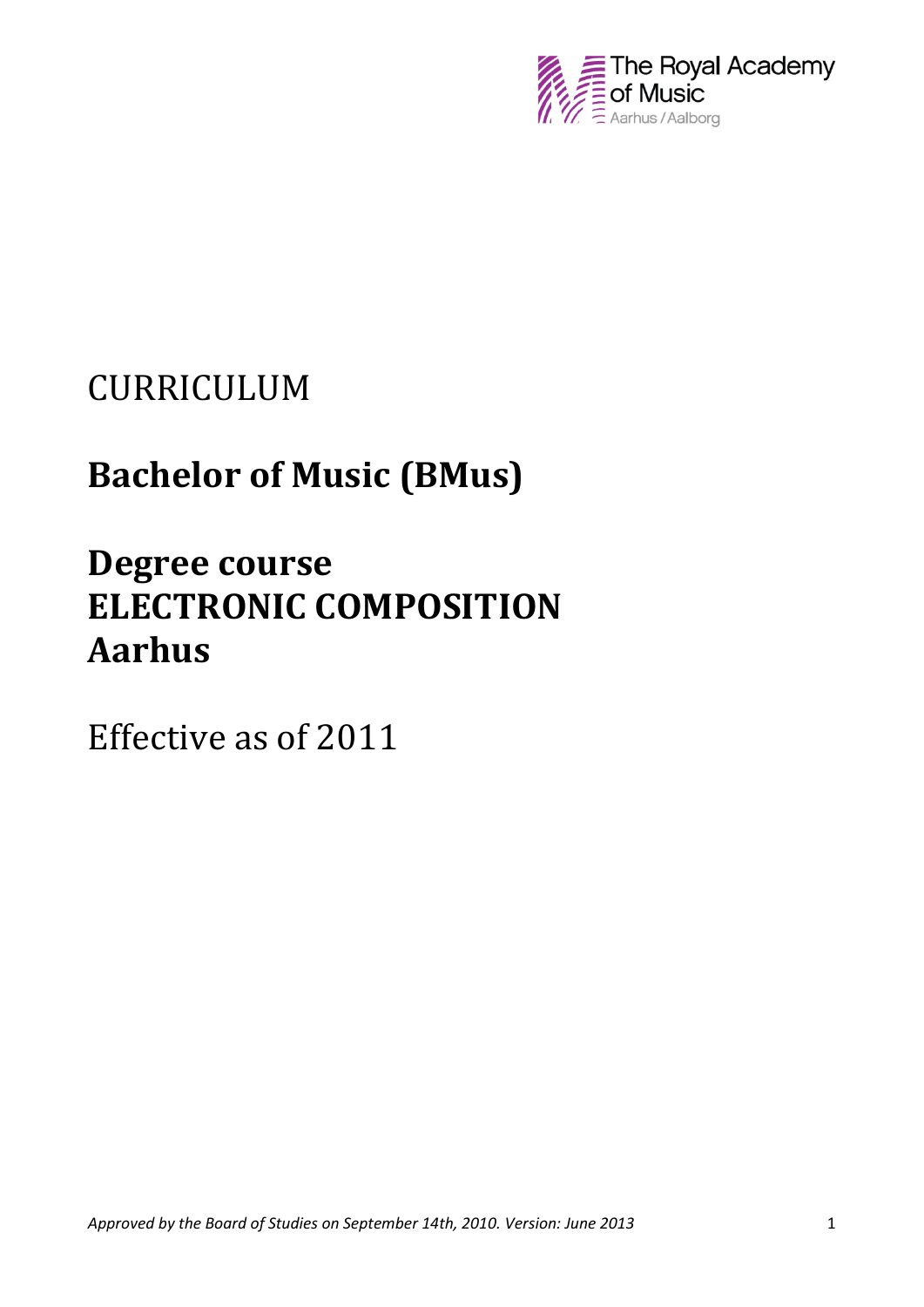

## Content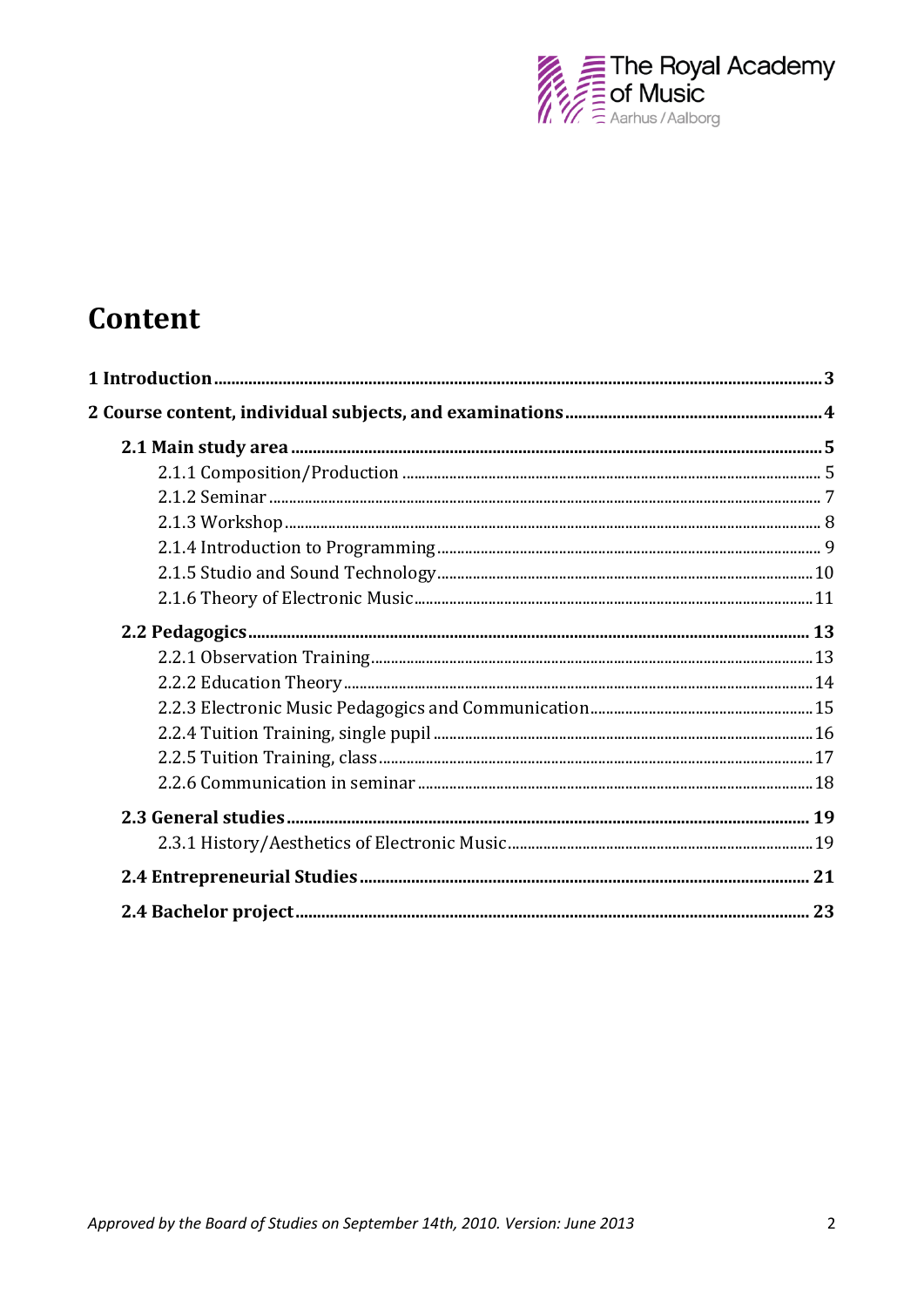

## **1 Introduction**

**The BMus (Electronic Composition) degree course** at The Royal Academy of Music, Aarhus, is a 3-year course during which students acquire the knowledge, skills, and qualifications to become composers and teachers of electronic music. With their own composition work as a starting point, students are introduced to a broad range of subjects and projects that form the basis for their choice of further studies and a future career.

**The primary focus early in the course** is students' compositional and technical skills. Later in the course, emphasis is also placed on communicating music, in practice and theoretically. The bachelor of electronic composition degree course concludes with a student-defined bachelor project which is based on student interests and needs and also constitutes their specialisation.

#### **The course subjects are divided into the following fields:**

- Main study area: Subjects where the student is a performer as well as subjects that support this aspect.
- Pedagogics: Subjects where the student communicates and teaches as well as subjects that support this aspect.
- General studies: Elementary support subjects mandatory for all undergraduate students.
- Entrepreneurial Studies: Subjects and projects where students gain experience as entrepreneurs and managers of dynamic processes and acquire career administration tools.
- Bachelor project: The project itself as well as guidance and subjects that prepare the student for project work.

The elements of the course are credited with ECTS points based on an assessment of the workload involved in the subjects.

The BMus (Electronic Composition) degree is a 3-year undergraduate degree.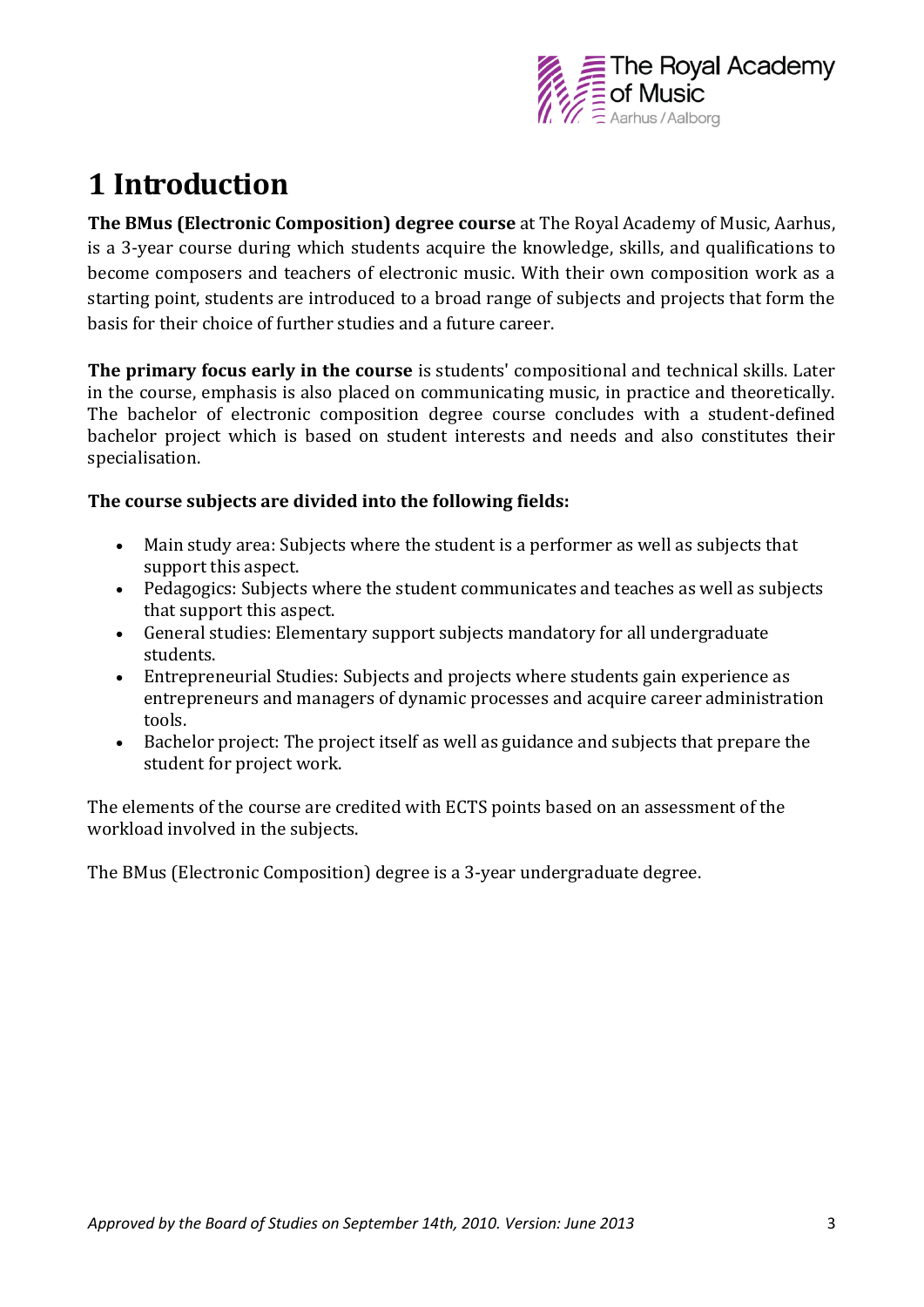

# **2 Course content, individual subjects, and examinations**

| Electronic                  | <b>ECTS</b> by semester |              |              |              |                |                | <b>Total</b>   |
|-----------------------------|-------------------------|--------------|--------------|--------------|----------------|----------------|----------------|
| Main study area             | 1st.                    | 2nd          | 3rd          | 4th          | 5th            | 6th            |                |
| Composition/                |                         |              |              |              |                |                |                |
| Production                  | 16                      | 10           | 6            | 5            | 15             | 8              | 60             |
| Seminar                     | $\mathbf{1}$            | $\mathbf{1}$ | $\mathbf{1}$ | $\mathbf{1}$ | $\mathbf{1}$   | $\mathbf{1}$   | 6              |
| Workshop                    | $\mathbf{1}$            | $\mathbf{1}$ | $\mathbf{1}$ | $\mathbf{1}$ | $\mathbf{1}$   | $\mathbf{1}$   | 6              |
| Introduction to             |                         |              |              |              |                |                |                |
| Programming                 | 3                       | 3            |              |              |                |                | 6              |
| <b>Studio and Sound</b>     |                         |              |              |              |                |                |                |
| Technology                  | 3                       | 3            | 3            | 3            |                |                | 12             |
| Theory of Electronic        |                         |              |              |              |                |                |                |
| Music                       | 3                       | 3            | 3            | 3            | 3              | 3              | 18             |
| Pedagogics                  |                         |              |              |              |                |                |                |
| Communication in            |                         |              |              |              |                |                |                |
| seminar                     |                         |              | $\mathbf{1}$ | $\mathbf{1}$ | $\overline{2}$ | $\overline{2}$ | 6              |
| Electronic                  |                         |              |              |              |                |                |                |
| Composition                 |                         |              |              |              |                |                |                |
| Pedagogics and              |                         |              |              |              |                |                |                |
| Communication               |                         |              | 6            | 6            |                |                | 12             |
| Tuition Training,           |                         |              |              |              |                |                |                |
| single pupil                |                         |              | 3            |              |                |                | 3              |
| Tuition Training, class     |                         |              |              | 3            |                |                | $\overline{3}$ |
| <b>Education Theory</b>     |                         |              | 1.5          | 1.5          |                |                | $\overline{3}$ |
| <b>Observation Training</b> |                         | 3            |              |              |                |                | $\overline{3}$ |
| <b>General studies</b>      |                         |              |              |              |                |                |                |
| History/Aesthetics of       |                         |              |              |              |                |                |                |
| <b>Electronic Music</b>     | 3                       | 3            | 1.5          | 1.5          | 3              | 3              | 15             |
| <b>Entrepreneurial</b>      |                         |              |              |              |                |                |                |
| <b>Studies</b>              |                         |              |              |              |                |                |                |
|                             |                         | 3            | 3            | 3            | 3              |                | 12             |
| <b>Bachelor project</b>     |                         |              |              |              |                |                |                |
| BA project guidance         |                         |              |              | $\mathbf{1}$ | $\overline{2}$ | 12             | 15             |
|                             | 30                      | 30           | 30           | 30           | 30             | 30             | 180            |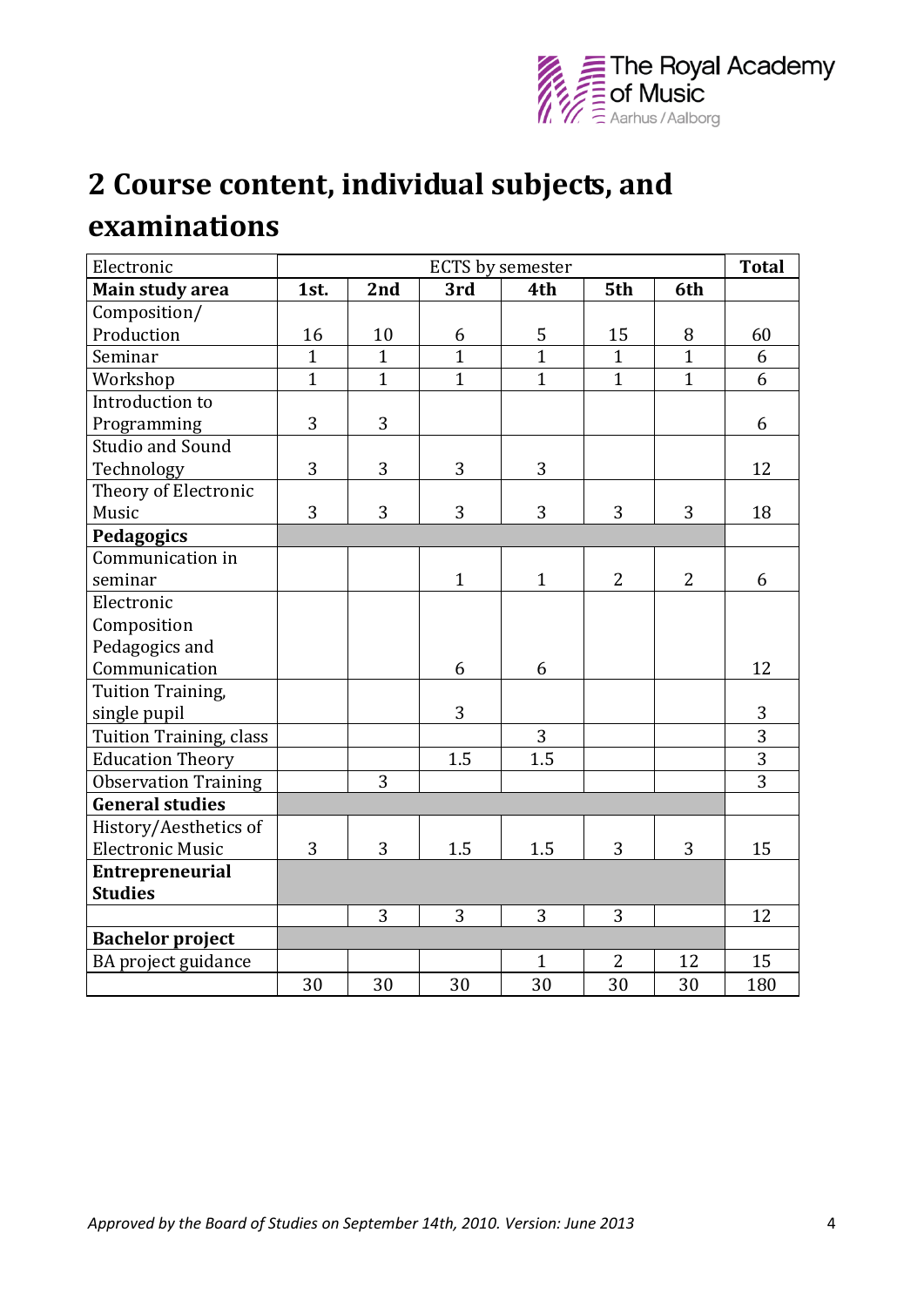

## **2.1 Main study area**

## **2.1.1 Composition/Production**

#### **Objectives**

Upon completion of the subject, the student:

- Possesses knowledge of directions, methods, and theory within composition technique, aesthetics, and style.
- Is conversant with relevant conventions with a view to performing professionally.
- Is able to reflect on practice and choice of methods in relation to his/her own artistic practice.
- Has acquired and is able to use technical and musical skills and forms of expression in relation to working as a composer.
- Is able to make artistic choices and assessments.
- Is able to communicate various forms of musical and artistic expression in a way that is relevant for a given target audience.
- Is able to acknowledge and handle artistic challenges in a creative, investigative, and analytical manner.
- Can participate independently in various musical contexts.
- Is able to identify his/her own learning needs and potential for artistic development within the composition field, and to prioritise and structure his/her time and work efforts in relation to these.

#### **Content**

- Peer and teacher guidance during the creative process with the student's own works.
- Development of the student's compositional talent and awareness of his/her work as an artist.
- Analysis of relevant works of music as well as study of relevant technical literature.

The student may present his/her compositions at a public graduation concert during the 6th semester.

The concert may be related to both the main subject examination and the bachelor project. The concert is planned in cooperation with the main subject teacher.

The project is voluntary and will not be awarded any credits or evaluated.

#### **Tuition and work formats**

One-to-one tuition.

**Semesters** 

1st to 6th semester.

#### **Scope**

60 ECTS towards the degree.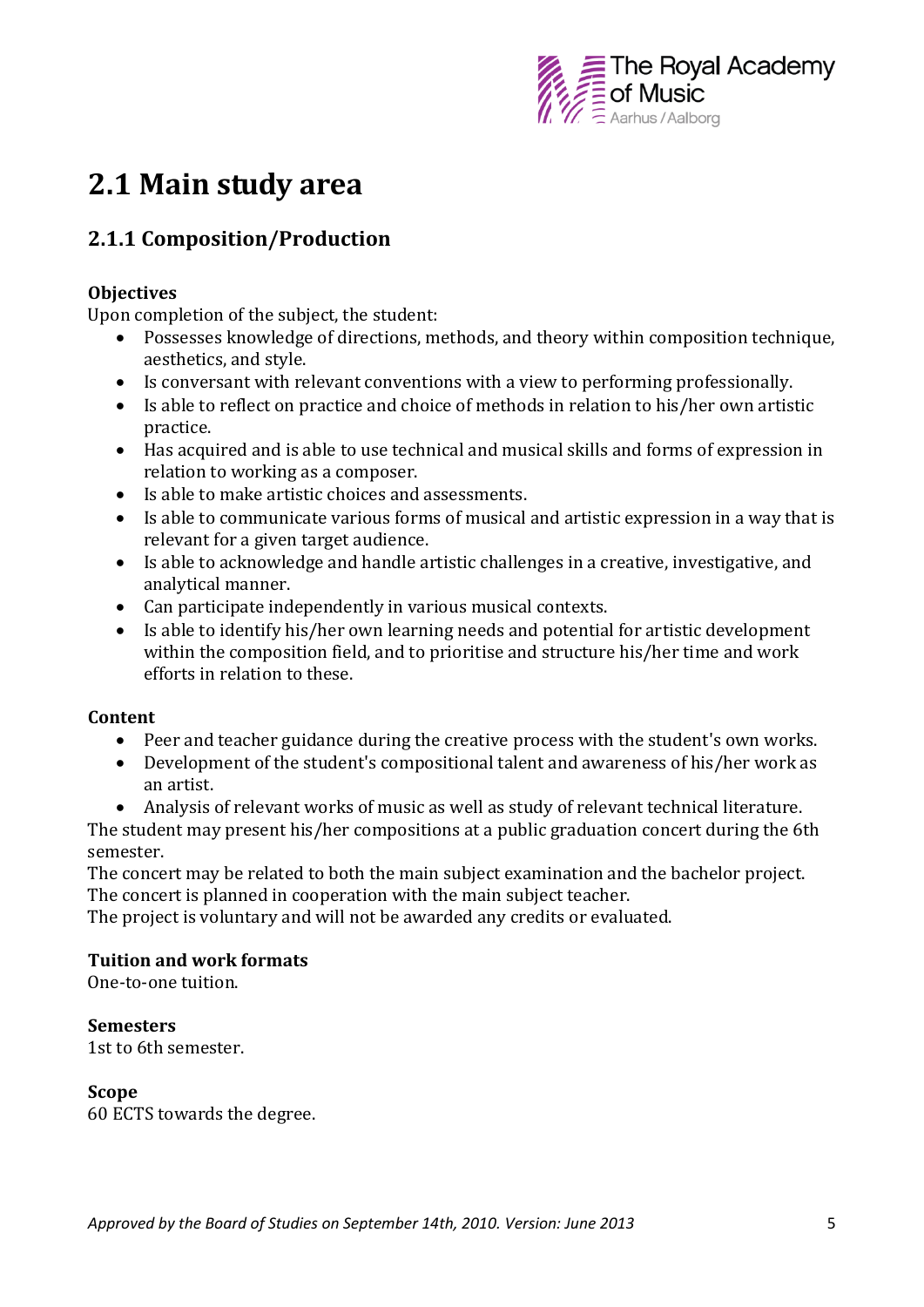

#### **Evaluation and examination regulations**

After the 2nd semester: Evaluation of 1st year

*Examination content and materials:* 

Hand-in of works composed during the 1st and 2nd semesters as well as a brief written presentation of the works. Interview on works handed in.

*Examination format:* 

Written and oral test. Duration of the oral test: 30 minutes.

The composed works are to be handed in by May 1st.

*Marking and evaluation:* 

Internal marking. Pass/fail.

The assessment must reflect whether the overall objectives of the course are expected to be achievable for the subject over the three years of study.

After the 6th semester: Examination

*Examination content and materials:* 

Hand-in of a representative selection of works created during the 3rd to 6th semester as well as a brief written presentation of the works.

A technical and aesthetic investigation of at least one of the works handed in chosen by the student.

The investigation is performed orally.

*Examination format:* 

Written and oral test. Duration of the oral test: 45 minutes.

The composed works are to be handed in by May 1st.

*Marking and evaluation:* 

External marking. Grade. The evaluation must reflect to what extent the objectives of the degree course have been achieved.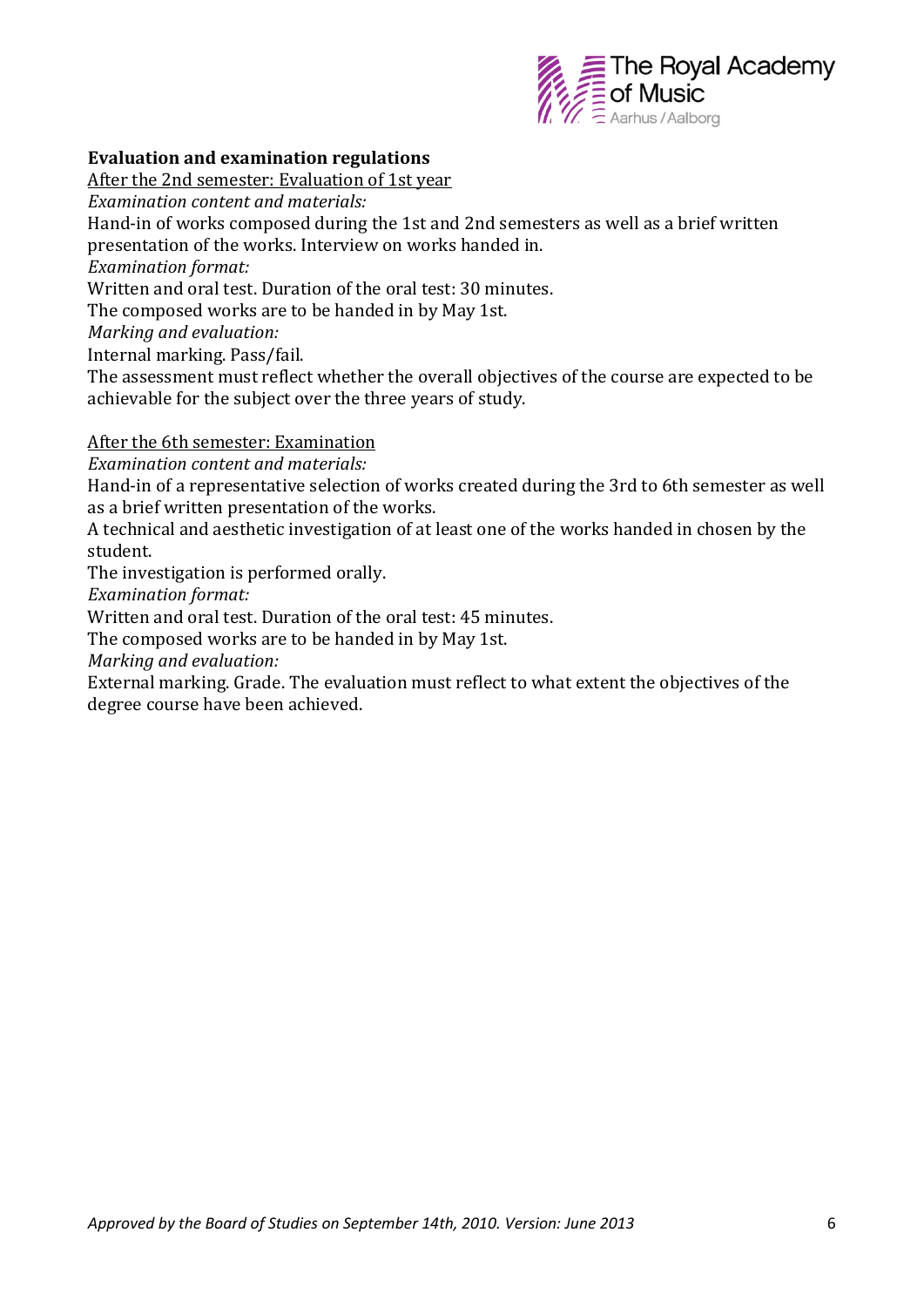

### **2.1.2 Seminar**

#### **Objectives**

Upon completion of the subject, the student:

- Is able to reflect on practice and choice of methods in relation to his/her own artistic practice.
- Is able to communicate musical and artistic ideas and positions in a way that is relevant for peers.
- Is able to acknowledge and discuss artistic challenges in a creative, investigative, and analytical manner.

#### **Content**

During seminars, students, teachers, and possibly invited guests present and discuss relevant issues as well as their own ideas and projects.

Seminars may also be used for presentations or debates on technical or theoretical subjects. Teachers confer with students regarding future subjects and guests.

#### **Tuition and work formats**

Class tuition in seminar form.

#### **Semesters**

1st to 6th semester.

#### **Scope**

6 ECTS towards the degree.

#### **Evaluation and examination regulations**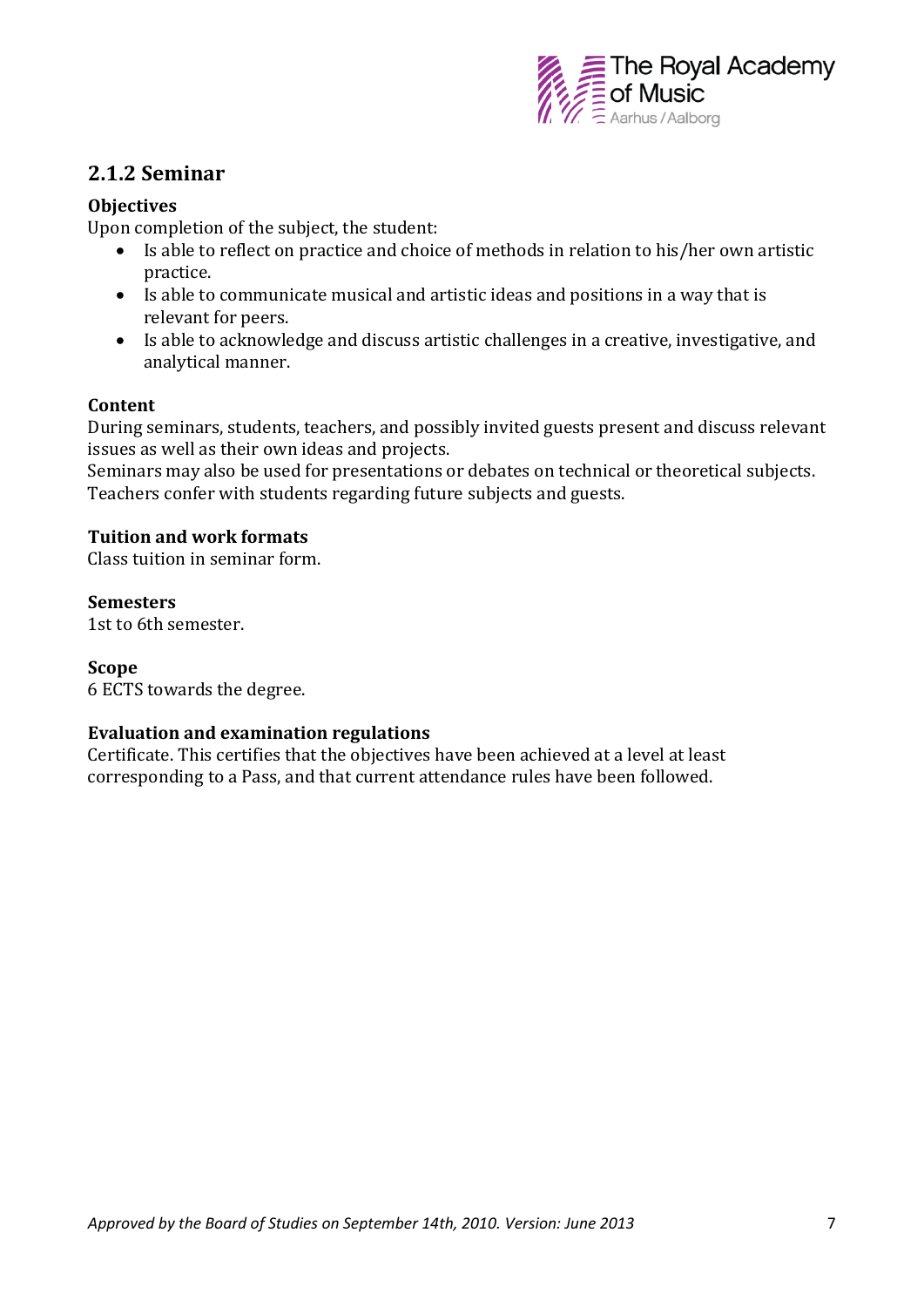

### **2.1.3 Workshop**

#### **Objectives**

Upon completion of the subject, the student:

 Possesses knowledge of selected subjects that are directly related to the Composition/Production main subject and the communication thereof.

#### **Content**

Each semester, a 2 to 5 day workshop is staged. Examples of subjects: Sound synthesis, composition technique, interactive music, diffusion, film, and multimedia.

#### **Tuition and work formats**

Class tuition in workshop form.

**Semesters**  1st to 6th semester.

**Scope** 6 ECTS towards the degree.

#### **Evaluation and examination regulations**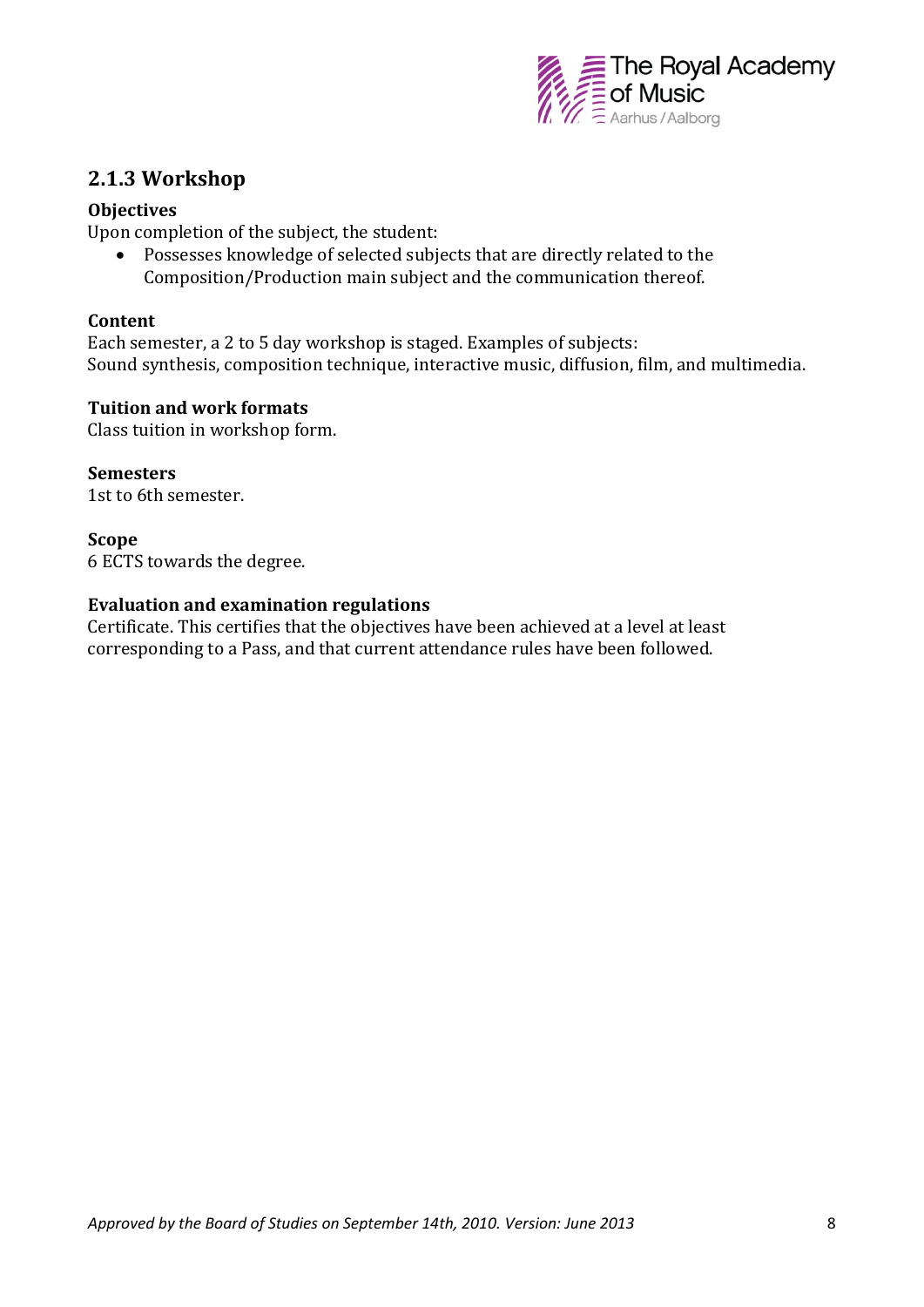

### **2.1.4 Introduction to Programming**

#### **Objectives**

Upon completion of the subject, the student:

- Possesses elementary knowledge of programming in the Max/MSP graphical programming environment.
- Has acquired and is able to use elementary technical programming skills.
- Is able to identify his/her own learning needs and potential for artistic development within the programming field, and to prioritise and structure his/her time and work efforts in relation to these.

#### **Content**

A basic understanding of music applications and computer music instruments. Work is done in the Max/MSP graphical programming environment.

The subject provides a general introduction to data handling in the application and covers MIDI and digital audio.

Emphasis is also placed on the possibilities for interaction between Max/MSP and other software and hardware.

#### **Tuition and work formats**

Class tuition in course form.

**Semesters** 

1st to 2nd semester.

#### **Scope**

6 ECTS towards the degree.

#### **Evaluation and examination regulations**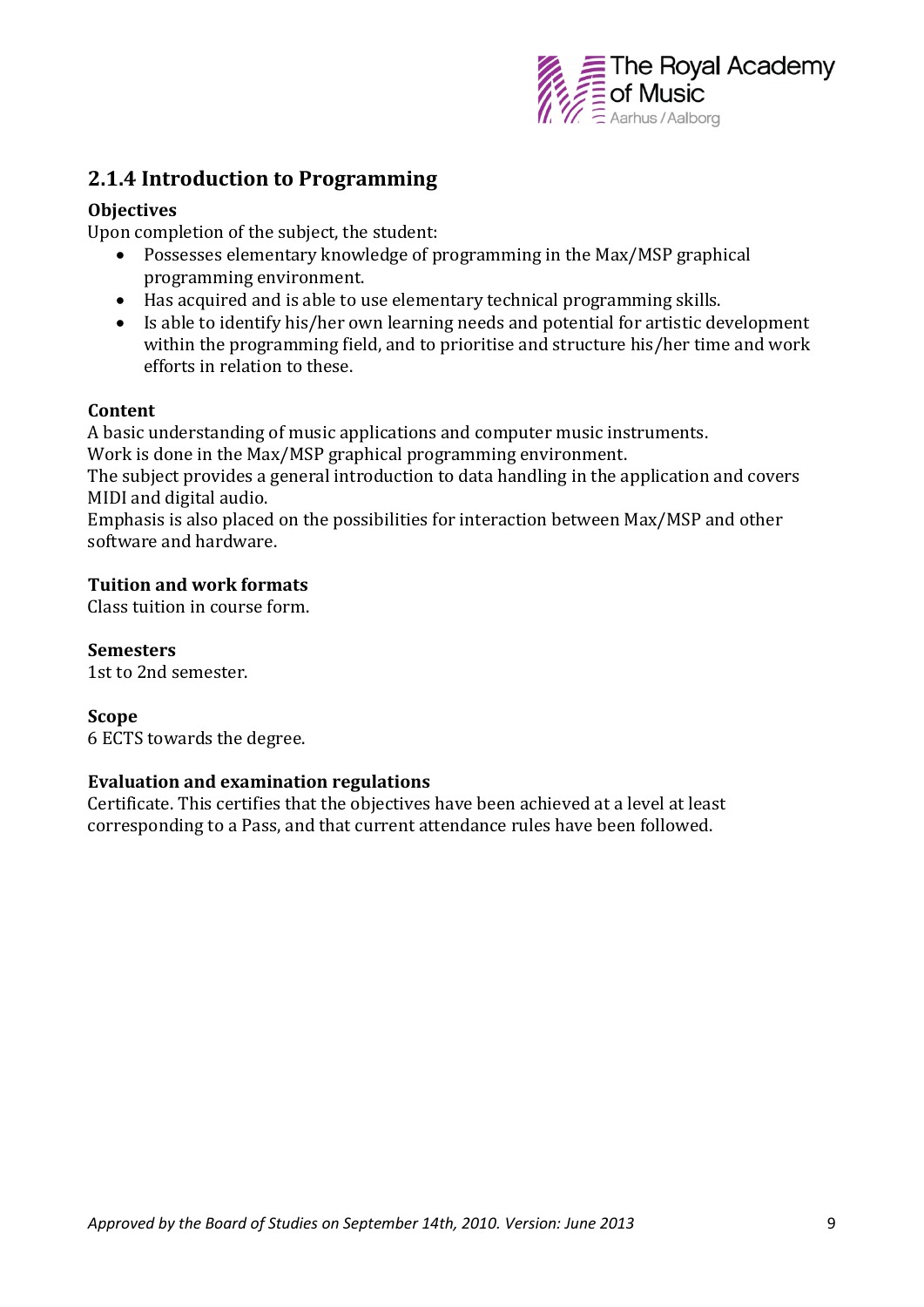

## **2.1.5 Studio and Sound Technology**

#### **Objectives**

Upon completion of the subject, the student:

- Possesses elementary knowledge of technical practice, methods, and theory in the field of studio and sound technology.
- Is conversant with conventions with a view to performing professionally in various productions.
- Has acquired and is able to use technical skills in the field of studio and sound technology.
- Is able to acknowledge and handle technical challenges in a creative, investigative, and analytical manner.
- Can participate independently in various productions.
- Is able to identify his/her own learning needs and potential for artistic development within the field of studio and sound technology, and to prioritise and structure his/her time and work efforts in relation to these.

#### **Content**

Development of the student's theoretical knowledge and practical experience with sound technology in both studio and live productions.

Studio setup, analogue signal paths, analogue mixing, microphone technique, analogue effects, hard disk recording, digital effects, digital mixing, sound formats, and an introduction to hardware and software covering both theory and practice.

Practical exercises may include various types of supervised productions, e.g. studio production, live recordings, or concert production.

The disciplines and practical exercises of this subject are coordinated with the Theory of Electronic Music subject.

#### **Tuition and work formats**

Class tuition.

**Semesters**  1st to 4th semester.

**Scope** 12 ECTS towards the degree.

#### **Evaluation and examination regulations**

Marking and evaluation: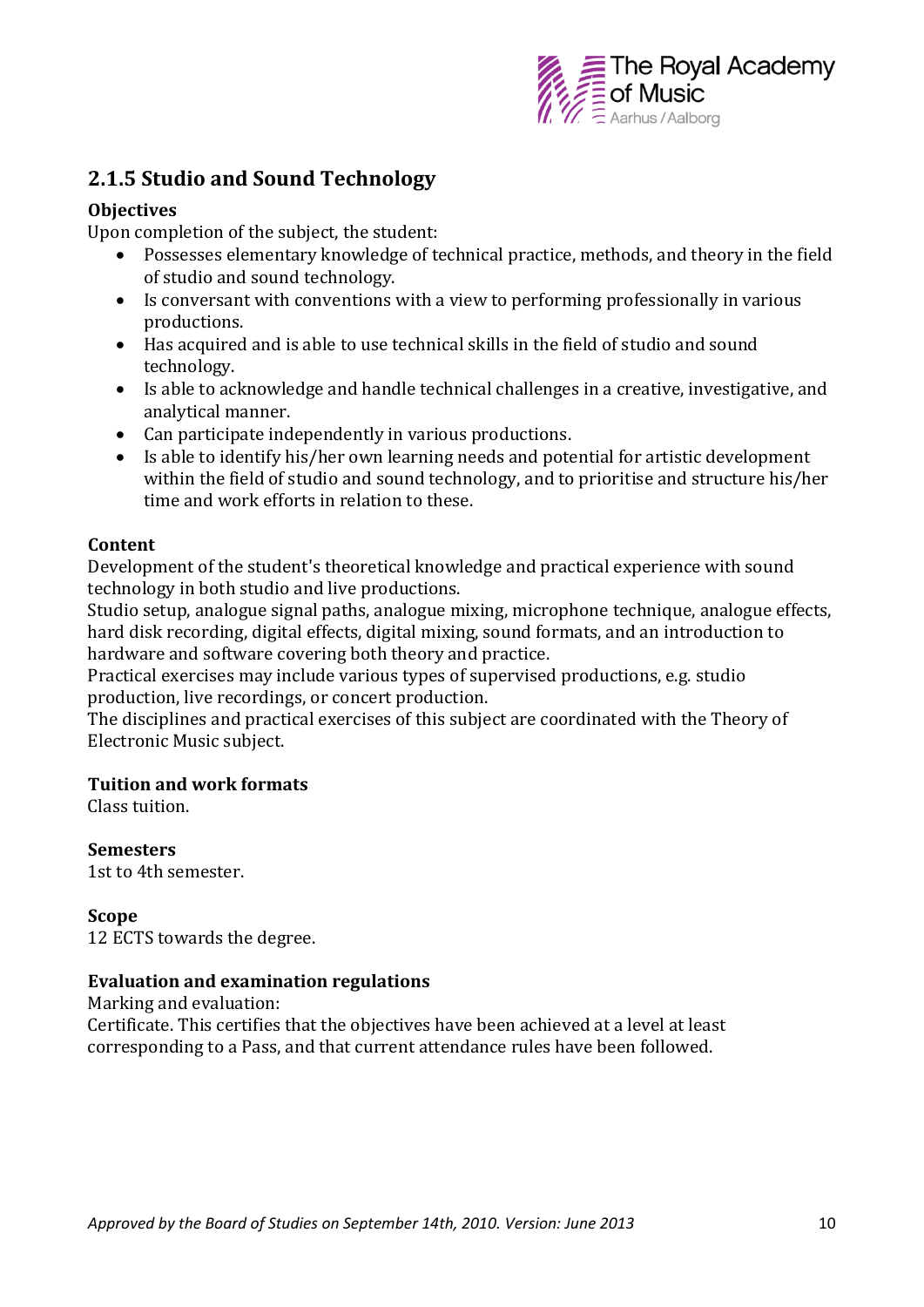

## **2.1.6 Theory of Electronic Music**

#### **Objectives**

Upon completion of the subject, the student:

- Possesses elementary knowledge of the theory of electronic music.
- Has acquired and is able to use technical-musical skills within the field of electronic music.
- Is able to communicate technical expressions and problems in a way that is relevant for peers.
- Is able to acknowledge and handle technical challenges in a creative, investigative, and analytical manner.
- Is able to identify his/her own learning needs and potential for artistic development within the theory of electronic music, and to prioritise and structure his/her time and work efforts in relation to these.

#### **Content**

Development of student understanding of sound, acoustics, and a series of analogue and digital signal processing techniques that are being used in electronic music production.

1st to 2nd semester:

Acoustics: Sound production, wave theory, instrument acoustics, room acoustics, psychoacoustics, perception, and cognition.

3rd to 6th semester:

Signal processing: Elementary electronics, analogue signal processing (waveforms, modulation, filters).

Digital signal processing: Sampling theory, delays, filters, reverb, tables, modulation (AM, FM, wave shaping), FFT, additive synthesis, granular synthesis, formant synthesis, cross-synthesis, and physical models.

Tuition covers various theories and also incorporates practical exercises with subsequent homework.

The disciplines and practical exercises of this subject are coordinated with the Studio and Sound Technology subject.

#### **Tuition and work formats**

Class tuition.

#### **Semesters**

1st to 6th semester.

#### **Scope**

18 ECTS towards the degree.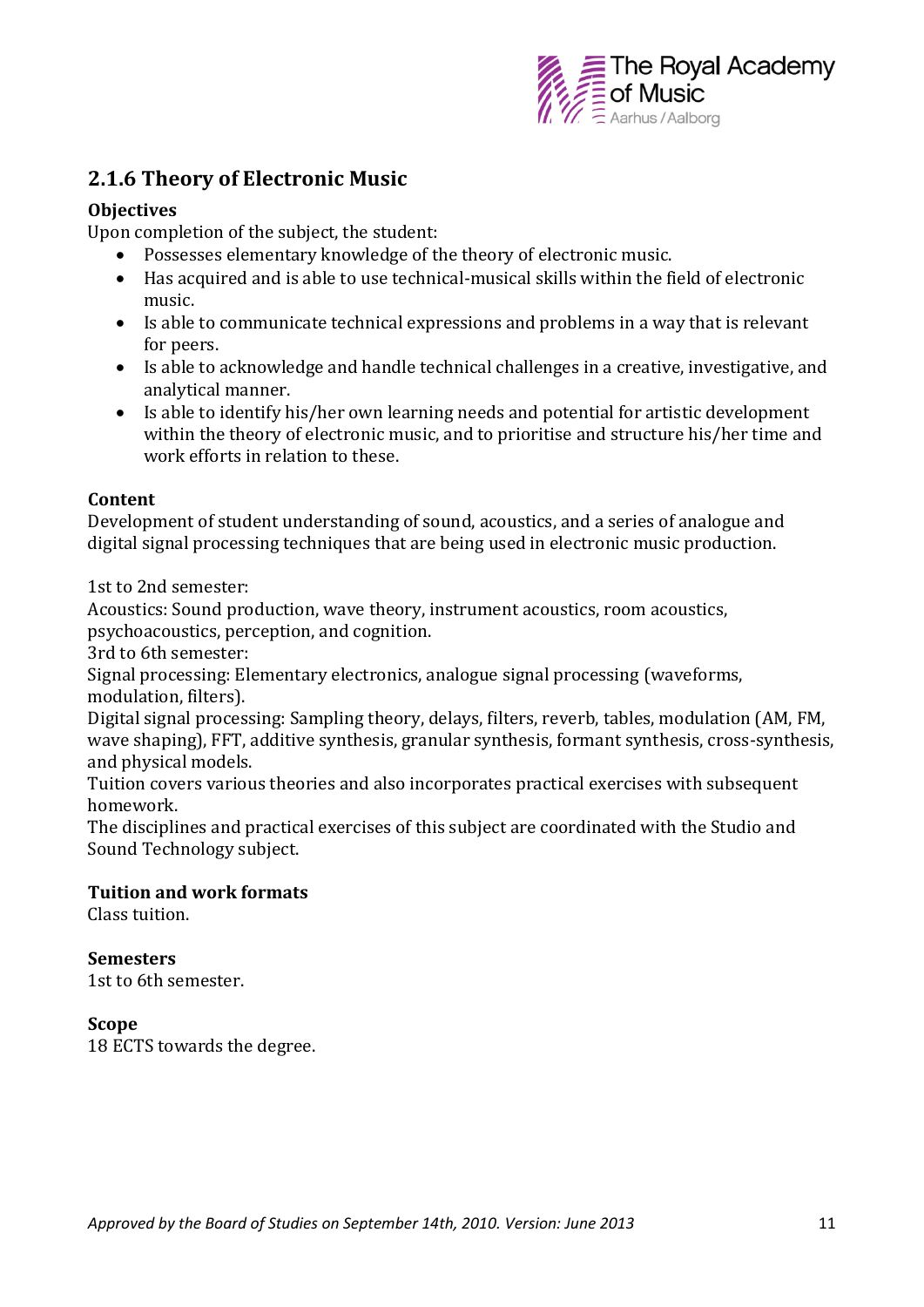

#### **Evaluation and examination regulations**

After the 2nd semester: Examination *Examination content and materials:* 

Acoustics examination

The curriculum consists of material covered during tuition.

*Examination format:* 

Oral test with no aids. Duration: 30 minutes. 30 minutes of preparation time are allowed. *Marking and evaluation:* 

Internal marking. Pass/fail. The assessment must reflect to what extent the objectives of the course have been achieved.

#### After the 4th semester: Examination

• Signal processing examination

The curriculum consists of material covered during tuition.

*Examination format:* 

Written examination. 24 hours are allowed for completing the examination.

*Marking and evaluation:* 

Internal marking. Pass/fail. The assessment must reflect to what extent the objectives of the course have been achieved.

After the 6th semester: Signal processing examination

Examination content and materials:

The curriculum consists of material covered during tuition.

*Examination format:* 

Written examination. 24 hours are allowed for completing the examination.

*Marking and evaluation:* 

Internal marking. Grade. The assessment must reflect to what extent the objectives have been achieved.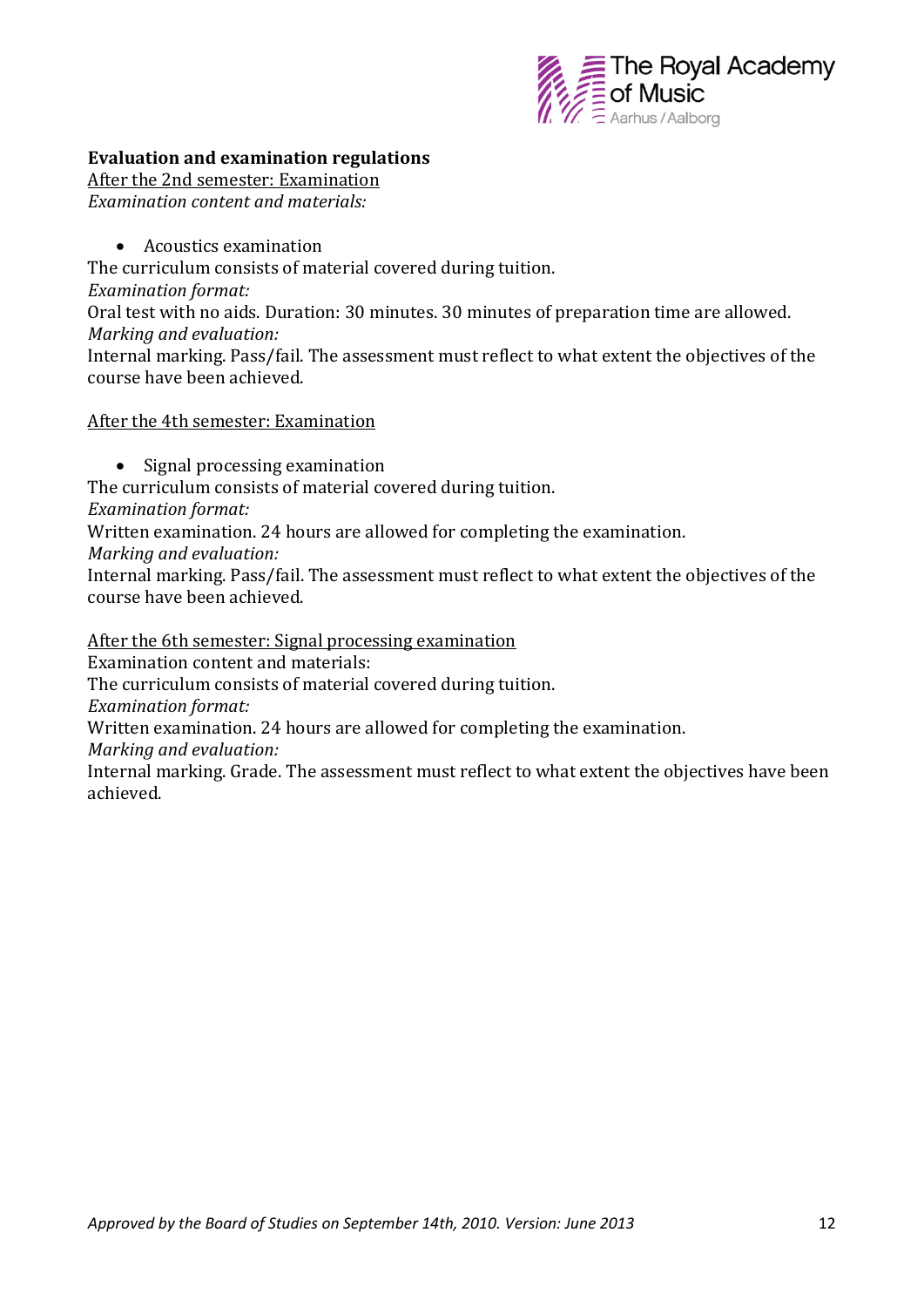

## **2.2 Pedagogics**

## **2.2.1 Observation Training**

#### **Objectives**

Upon completion of the subject, the student:

- Possesses elementary knowledge of relevant pedagogical methods relating to music.
- Possesses elementary knowledge of the music education job market.
- Is conversant with ethics and responsibilities in relation to the teaching/communication role.
- Is able to reflect on practice and choice of methods in relation to various teaching and communication situations.

#### **Content**

The subject includes preparation, execution, and post-processing of observation training. Introduction to the diverse music education job market and relevant pedagogical traditions and cultures in music.

Presentation on report authoring.

The training sites must reflect the diversity of the music business and include examples of workplaces relevant for the individual courses.

Conference classes are given. The training site teachers are to be included in these. The student prepares a brief, individual observation training report that is to be handed in 14 days after the training. Report scope: 3 pages.

The report forms the foundation of training post-processing.

#### **Tuition and work formats**

#### Class tuition.

Observation training is organised by a training coordinator in consultation with subject teachers.

#### **Semesters**

2nd semester. Observation training itself lasts one week.

#### **Scope**

3 ECTS towards the degree.

#### **Evaluation and examination regulations**

After the 2nd semester: Certificate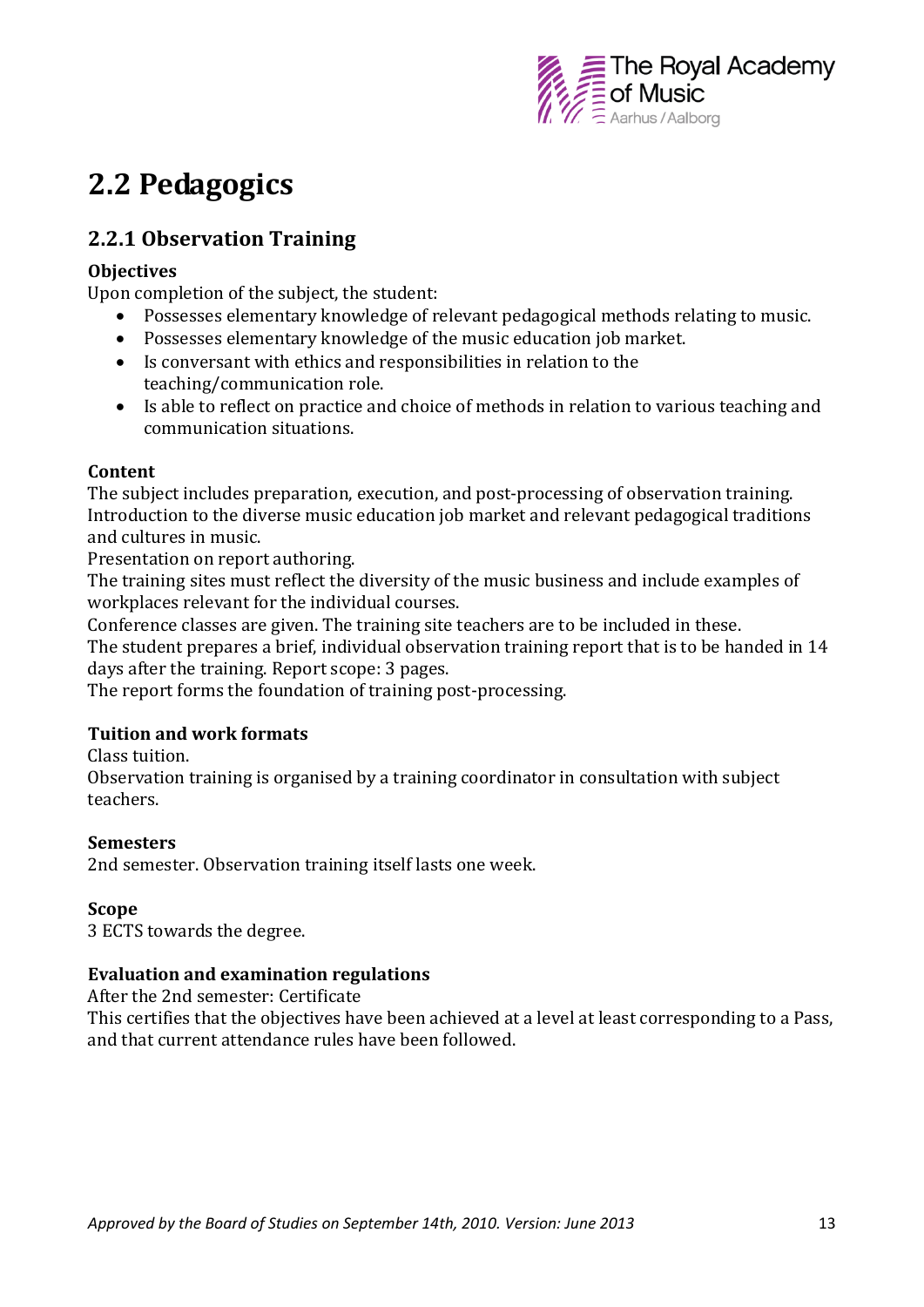

## **2.2.2 Education Theory**

#### **Objective**

Upon completion of the subject, the student:

- Possesses an elementary knowledge of relevant pedagogical, didactic, and psychological theories, concepts, and methods.
- Is conversant with ethics and responsibilities in relation to the teaching/communication role.
- Is able to reflect on practice and choice of methods in relation to various teaching and communication situations.
- Has acquired relevant communication tools.
- Is able to acknowledge and handle pedagogical challenges in a creative, investigative, and analytical manner.
- Is able to identify his/her own learning needs and potential for artistic development in the field of pedagogics.
- Is able to prioritise and structure his/her time and work efforts in relation to organisation of teaching courses.

#### **Content**

Study and discussion of selected education theories and the views of man, society, and learning they embody.

Discussion of pedagogical approaches and traditions within music.

Study and discussion of various teacher and pupil roles.

Study and discussion of theories of education and learning.

Study and discussion of communication, organisation, and leadership styles.

Study of the theoretical prerequisites for being able to plan, execute, and evaluate music teaching, including definition of goals, implementation and retention, course organisation, lesson preparation, self-evaluation, and peer evaluation (supervision).

Part of tuition is based on cases and problems from the concurrent training courses.

#### **Tuition and work formats**

Class tuition.

#### **Semesters**

3rd to 4th semester.

#### **Scope**

3 ECTS towards the degree.

#### **Evaluation and examination regulations**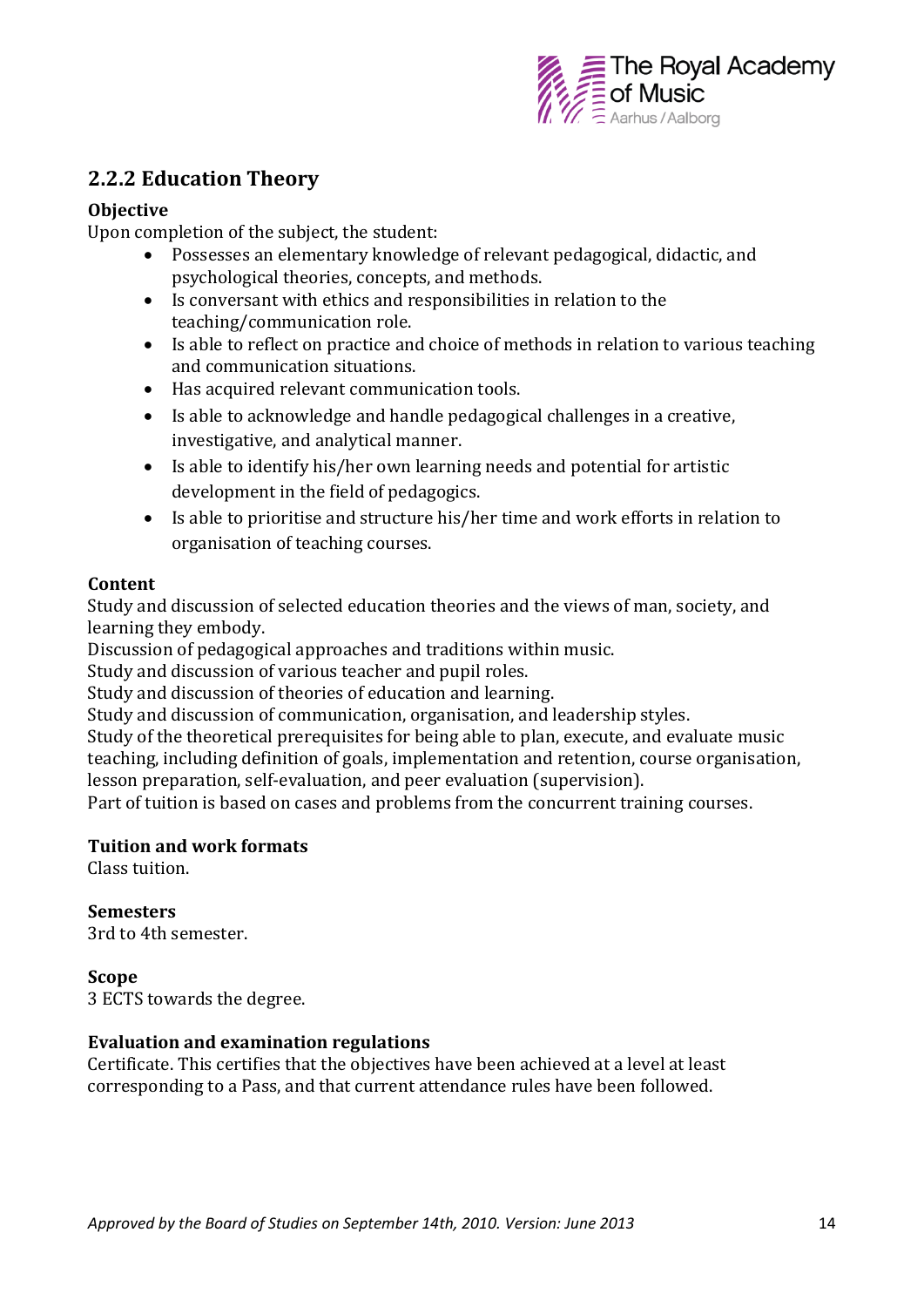

## **2.2.3 Electronic Music Pedagogics and Communication**

#### **Objectives**

Upon completion of the subject, the student:

Possesses elementary knowledge of relevant pedagogical concepts and methods.

- Is conversant with ethics and responsibilities in relation to the teaching/communication role.
- Is able to reflect on practice and choice of methods in relation to teaching and communication situations.
- Possesses elementary electronic music tuition skills.
- Is able to organise progressive pedagogical courses.
- Is able to communicate verbally and musically with pupils and other non-specialists.
- Is able to acknowledge and handle pedagogical challenges in a creative, investigative, and analytical manner.
- Can participate independently in and oversee cooperation with pupils, other nonspecialists, and peers.
- Is able to identify his/her own learning needs and potential for artistic development in the field of pedagogics, and to prioritise and structure his/her time and work efforts in relation to organisation of teaching courses.

#### **Content**

Development of student ability to communicate and teach electronic music at different age and skill levels.

Development of the student's general understanding of the discipline and communicative ability independently of technical platforms.

Work is done on various subject areas within electronic music production:

Planning and execution of teaching practice based on relevant pedagogical progressions where pupils in classes or individually compose and work on electronic music.

Communication of existing music through presentations and practical exercises.

Tuition makes use of practical exercises, theoretical presentations, and discussions drawing on relevant literature.

The subject is linked with two training courses:

Single pupil training, 3rd semester

Class training, 4th semester. See below.

#### **Tuition and work formats**

Class tuition.

#### **Semesters**

3rd to 4th semester.

#### **Scope**

12 ECTS towards the degree.

#### **Evaluation and examination regulations**

See the two training descriptions.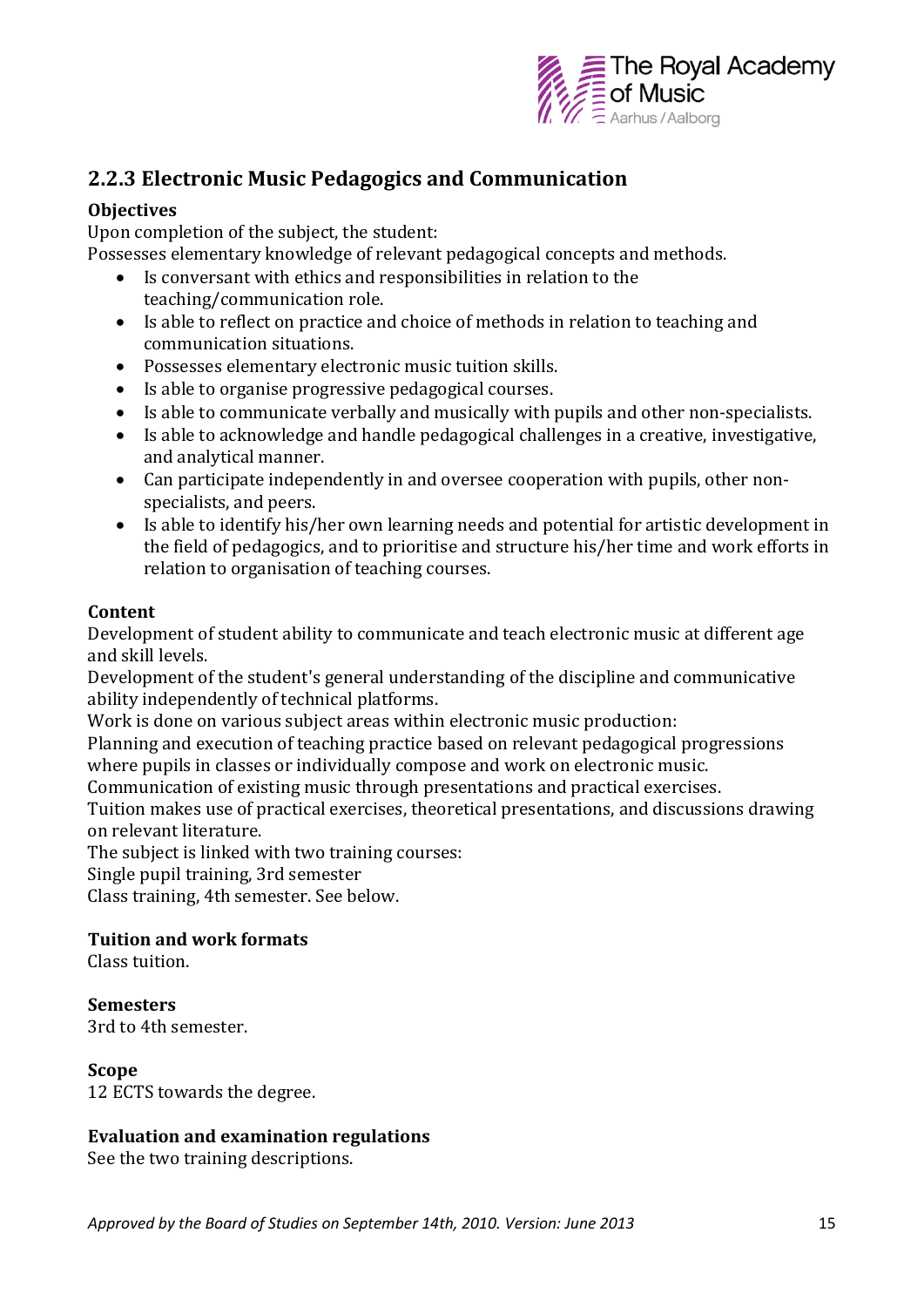

## **2.2.4 Tuition Training, single pupil**

#### **Objectives**

See the objective for the Electronic Music Pedagogics and Communication subject.

#### **Content**

Individual training. The tuition course consists of at least 12 lessons with a single pupil. Training is put into perspective during tuition in the Electronic Music Pedagogics and Communication subject.

#### **Tuition and work formats**

The supervisor oversees training and provides individual evaluation.

#### **Semesters**

3rd semester.

**Scope** 3 ECTS towards the degree.

#### **Evaluation and examination regulations**

After the 3rd semester: Examination *Examination content and materials:*  Pedagogical report containing a general description of the training course. The report must contain the following:

- Objective
- A pupil description.
- A description of one or more selected lessons.
- A reflection on tuition benefits for student and pupil.
- A list of materials covered.
- Examples of teaching materials.
- A CD with examples of pupil works from the course may be included.

#### *Examination format:*

Written and oral test. Scope of the written test: 6 to 8 pages.

Interview on the training course based on the report.

Duration: 20 minutes, 10 minutes of discussion.

The report is to be handed in by 14 days prior to the examination.

*Marking and evaluation:* 

Internal marking. Pass/fail.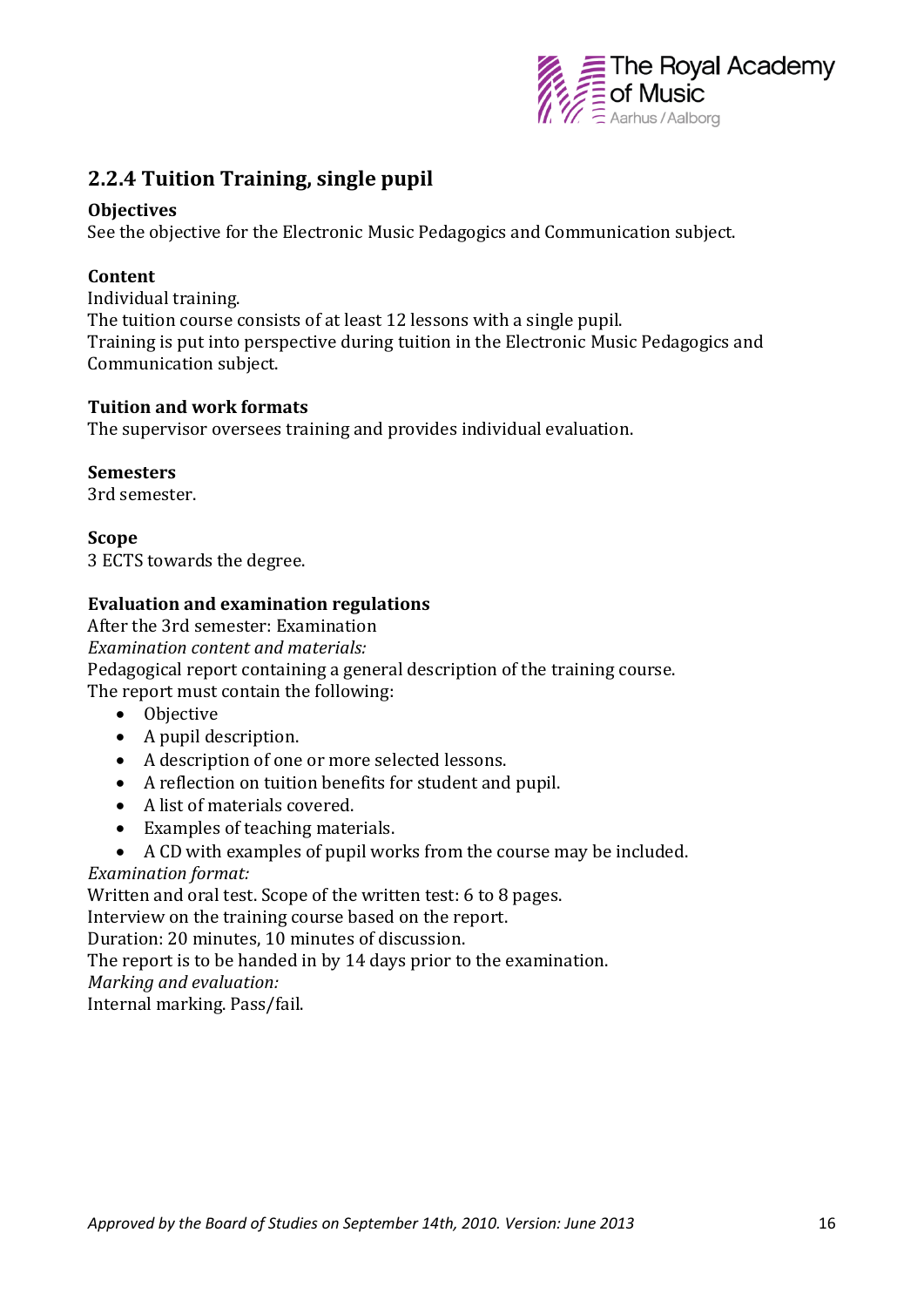

## **2.2.5 Tuition Training, class**

#### **Objectives**

See the objective for the Electronic Music Pedagogics and Communication subject.

#### **Content**

Training takes place at a folk high school or similar institution with the students lodging at the institution.

Over a 2 week period, the students teach electronic music in groups.

Training is prepared during tuition in the Electronic Music Pedagogics and Communication subject.

#### **Tuition and work formats**

The supervisor oversees training and provides group and/or individual evaluation.

#### **Semesters**

4th semester.

#### **Scope**

3 ECTS towards the degree.

#### **Evaluation and examination regulations**

After the 4th semester: Examination *Examination content and materials:*  Joint pedagogical report with individual sections. The report must contain the following:

- Objective
- Class and pupil descriptions.
- A description of one or more selected lessons.
- A reflection on tuition benefits for the pupils.
- Individual comments with reflections on tuition benefits for each student.
- A list of materials covered.
- Examples of teaching materials.
- A CD with examples of pupil works from the course may be included.
- Scope of the written report: 8 to 10 pages.

*Examination format:* 

Oral examination. Evaluation interview for the whole group.

Duration of the oral test per group: 40 minutes including 10 minutes of discussion. The report must be handed in by 14 days after the conclusion of the training course.

#### *Marking and evaluation:*

Internal marking. Pass/fail. The assessment must reflect to what extent the objectives of the course have been achieved.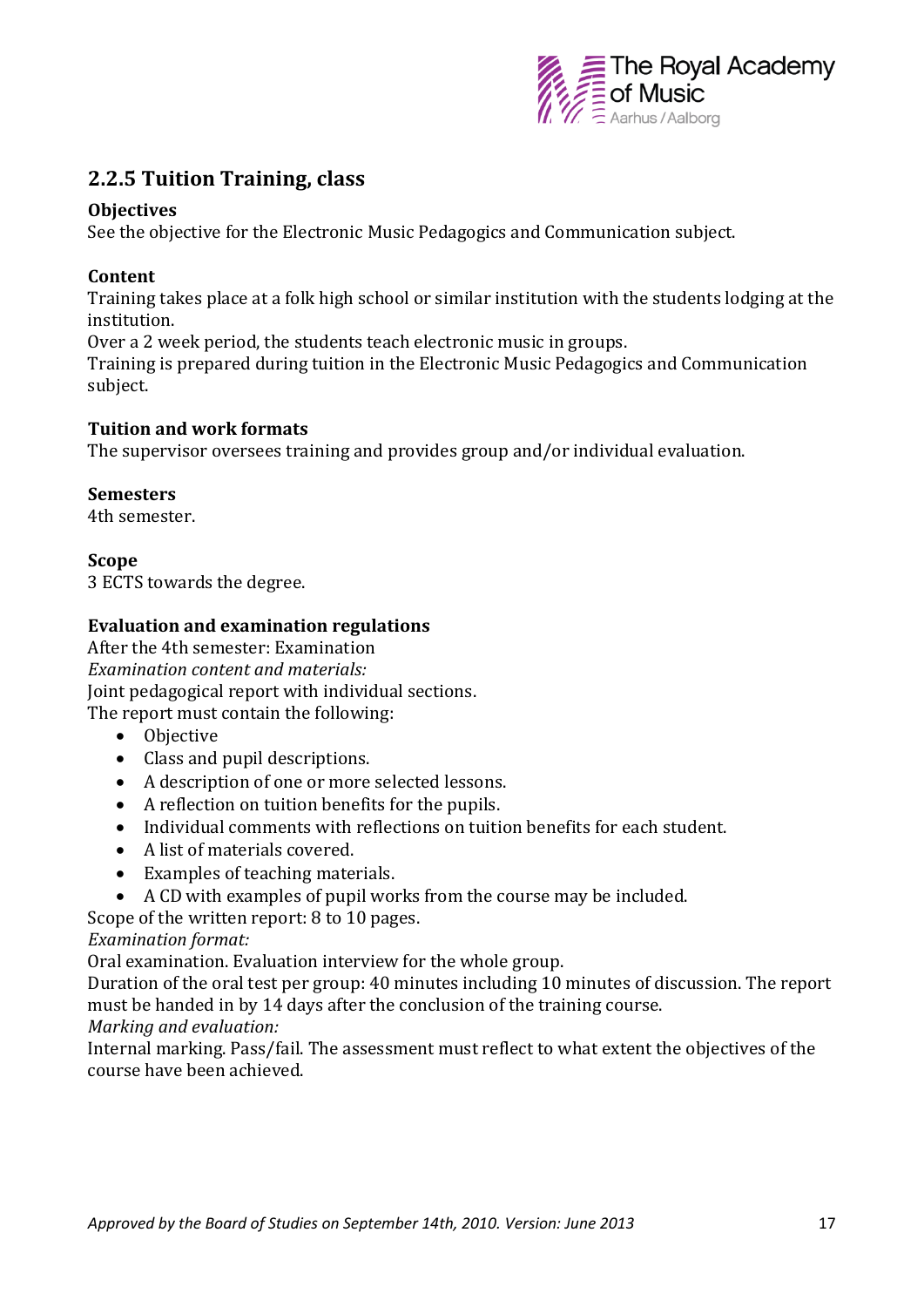

### **2.2.6 Communication in seminar**

#### **Objectives**

Upon completion of the subject, the student:

- Is able to communicate verbally and musically with peers, pupils and other nonspecialists.
- Is able to reflect on practice and choice of methods in relation to communication situations.

#### **Content**

During seminars, student present and discuss their creative ideas and pedagogical and artistic practice with a particular emphasis on the subject and realisation of the bachelor project.

#### **Tuition and work formats**

Class tuition.

**Semesters**  3rd to 6th semester.

**Scope** 6 ECTS towards the degree.

#### **Evaluation and examination regulations**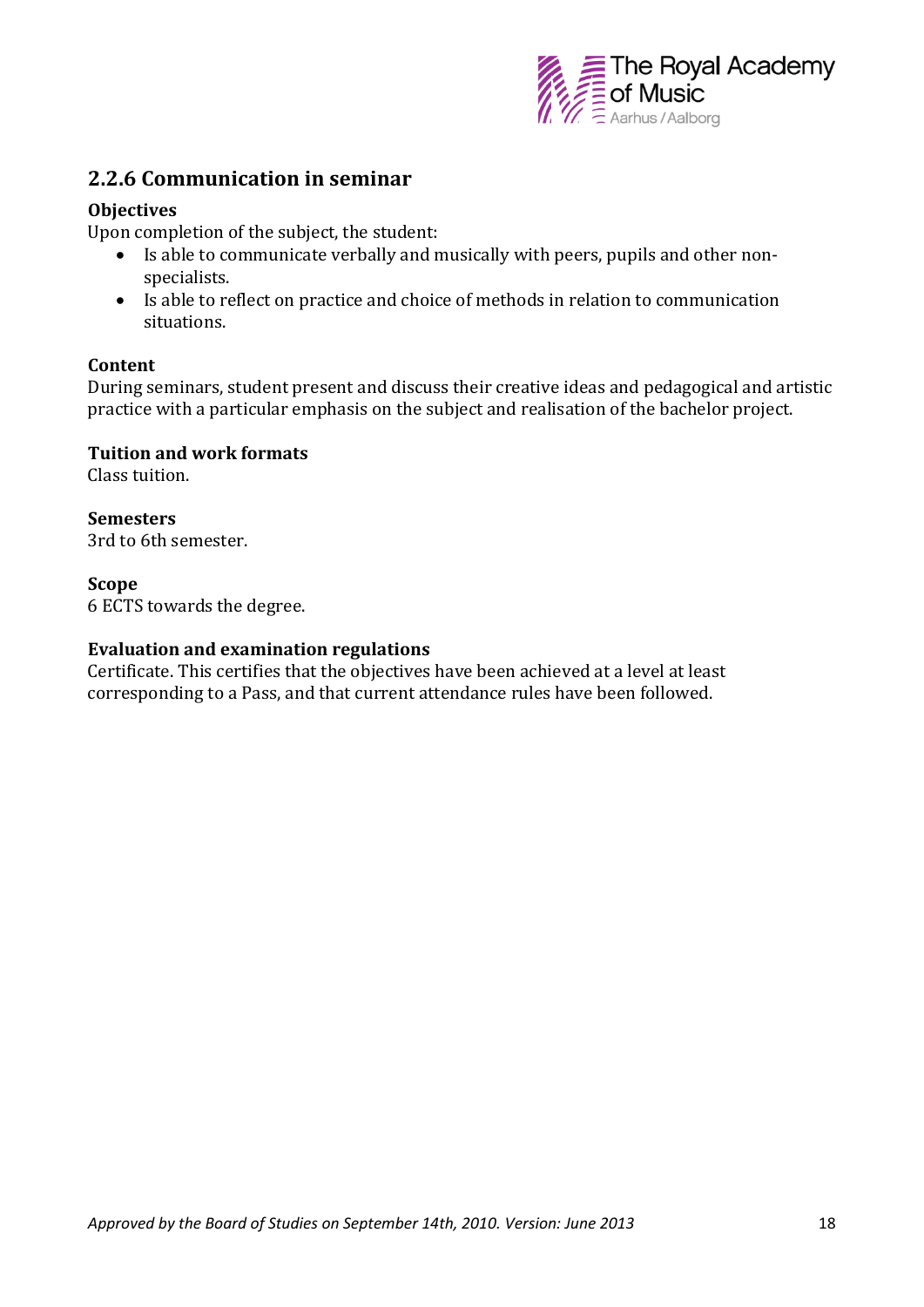

## **2.3 General studies**

## **2.3.1 History/Aesthetics of Electronic Music**

#### **Objectives**

Upon completion of the subject, the student:

- Possesses knowledge of auditory analysis and aesthetic concepts, trends, and positions within electronic music.
- Understands and is able to reflect on relevant general terms and concepts used within electronic music.
- Is able to apply various critical and analytical approaches to music and musical practice.
- Is able to search for and acquire relevant information.
- Is capable of written and oral communication to peers and non-specialists.
- Is able to acknowledge and handle music history challenges in an investigative and analytical manner.
- Is capable of participating in musical interaction and cross-disciplinary cooperation based on knowledge of music history and aesthetics.
- Is able to identify his/her own learning needs in the fields of auditory analysis, music history, and aesthetic concepts.

#### **Content**

1st to 2nd semester:

Analysis, auditory analyses, graphic notation, and forms.

Study, analysis, and discussion of relevant terms and concepts within music history and aesthetics as well as central composers and artists.

Presentation on assignment writing.

3rd to 4th semester:

History of electronic music.

5th to 6th semester:

Aesthetic trends in contemporary electronic music.

The student presents at least one subject orally per semester in consultation with the teacher.

#### **Tuition and work formats**

Class tuition.

#### **Semesters**

1st to 6th semester.

#### **Scope**

15 ECTS towards the degree.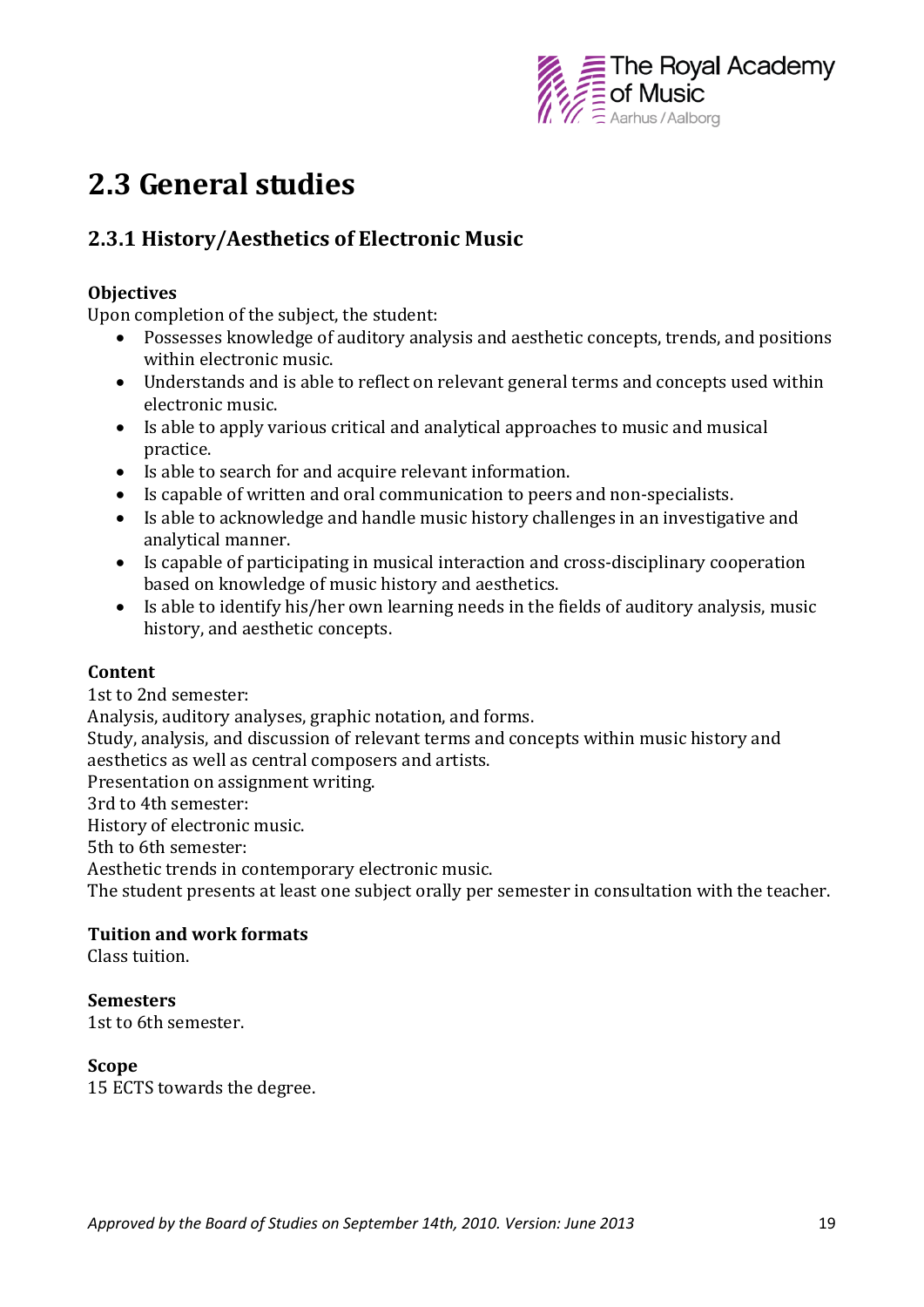

#### **Evaluation and examination regulations**

After the 2nd semester: Examination *Examination content and materials:*  Auditory analysis of a work provided by the Academy. *Examination format:*  Oral examination. Duration: 30 minutes. 2 hours of preparation time are allowed. *Marking and evaluation:*  Internal marking. Pass/fail. The assessment must reflect to what extent the objectives of the course have been achieved.

#### After the 4th semester: Examination

*Examination content and materials:* 

Written assignment on the history of electronic music. The title and subject of the assignment is chosen by the student in consultation with the teacher.

*Examination format:* 

Written examination. Scope: 5 to 7 page assignment.

The assignment must be handed in by May 1st.

*Marking and evaluation:* 

Internal marking. Grade. The assessment must reflect to what extent the objectives have been achieved.

#### After the 6th semester: Examination

*Examination content and materials:* 

Written assignment on the aesthetics of electronic music. The title and subject of the assignment is chosen by the student in consultation with the teacher.

*Examination format:* 

Written examination. Scope: 8 to 12 pages. The assignment is to be handed in by April 1st. *Marking and evaluation:* 

Internal marking. Grade. The assessment must reflect to what extent the objectives of the course have been achieved.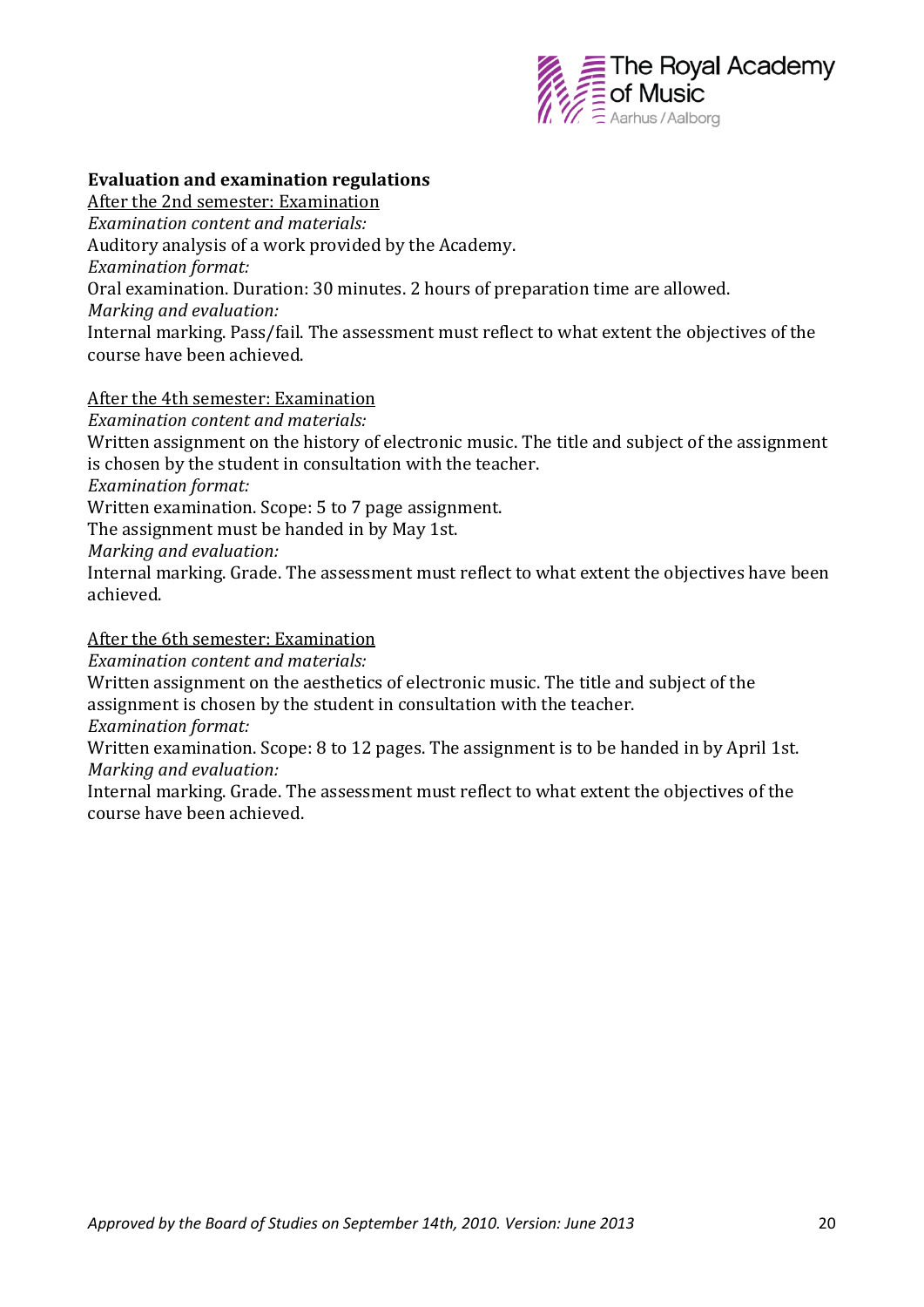

## **2.4 Entrepreneurial Studies**

#### **Objective**

Upon completion of the subject, the student:

- Possesses elementary knowledge of the music industry and culture in a modern, globalised world.
- · Understands and is able to reflect on common practices and relations between the music industry and various players in the cultural sphere.
- · Is able to create programmes and communicate with a view to employment in music.
- Is able to appraise challenges and issues in relation to his/her own career.
- · Is able to communicate his/her own artistic and pedagogical choices to peers, audiences, and media players.
- · Is able to work in a creative, investigative, and analytical manner in relation to the music industry and culture in a globalised world.
- · Is able to act with integrity in various professional contexts and participate in relevant cross-disciplinary cooperation.

#### **Content**

Tuition on the individual semesters covers various subjects including:

#### 2nd semester: **Personal management**

- Competence assessment
- Self-management
- Learning portfolio
- Study technique
- CV
- Forms of interview

#### 3rd semester: **Environment and communication**

- Networking
- Internal communication, e.g. dialogic communication
- External communication, e.g. press releases, social media, and elevator speeches
- -Planning and executing training courses
- An introduction to international activities

#### 4th semester: **Project management and cooperation**

- Development of ideas
- Project management
- Process facilitation
- Fund raising
- Planning and executing a joint class project
- Target audiences and booking

#### 5th semester: **Project**

- Project management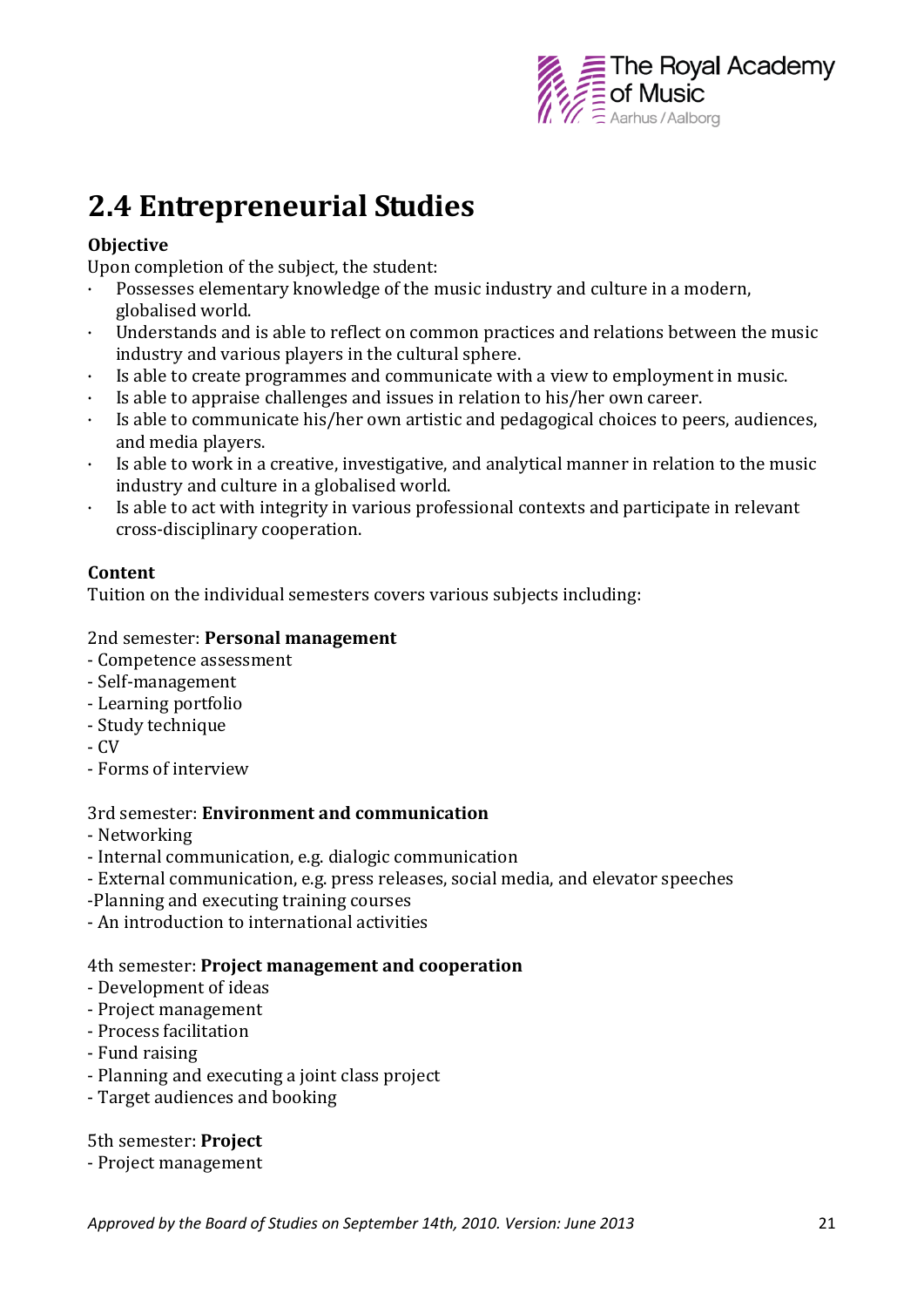

- Career planning
- Communication
- Planning and executing the examination project

#### **Mandatory assignments**

To pass each semester, the student must hand in an online learning portfolio containing the work/assignments completed over the course of the semester. At the start of the tuition course, the teacher announces which online platform is to be used.

The semester can only be passed if the assignments have been handed in and approved by the teacher. All assignments must relate theory and/or method to practice. At least one of the projects over the course of the BMus degree course must be of an international or intercultural kind.

2nd semester: CV creation Reflection assignment on personal management 3rd semester: Training course Training report (in which the student reflects on the importance of networking) 4th semester: Joint project Assignment on project management 5th semester: Completed project with subsequent examination assignment

Scope of written assignments on the 2nd to 4th semester: 2 to 4 pages.

#### **Scope**

12 ECTS towards the degree **Tuition and work formats** Class tuition and seminars.

**Semesters** 2nd to 5th semester

#### **Evaluation and examination regulations**

*Examination format:* Oral examination based on the examination assignment. Duration: 20 minutes. Scope of the examination assignment: 5-7 pages or corresponding video material/accessible portfolio content. The examination assignment is handed in using an online learning portfolio. As a minimum, the examination assignment must cover 2-3 themes from the core areas of the subject with relevant literature (theory and/or method).

During the oral examination, the student relates theory to his/her own practice and uses this as a starting point for a reflection on his/her professional and personal development.

*Marking and evaluation:*

Internal marking. Evaluation: Grade.

The assessment must reflect to what extent the objectives of the course have been achieved.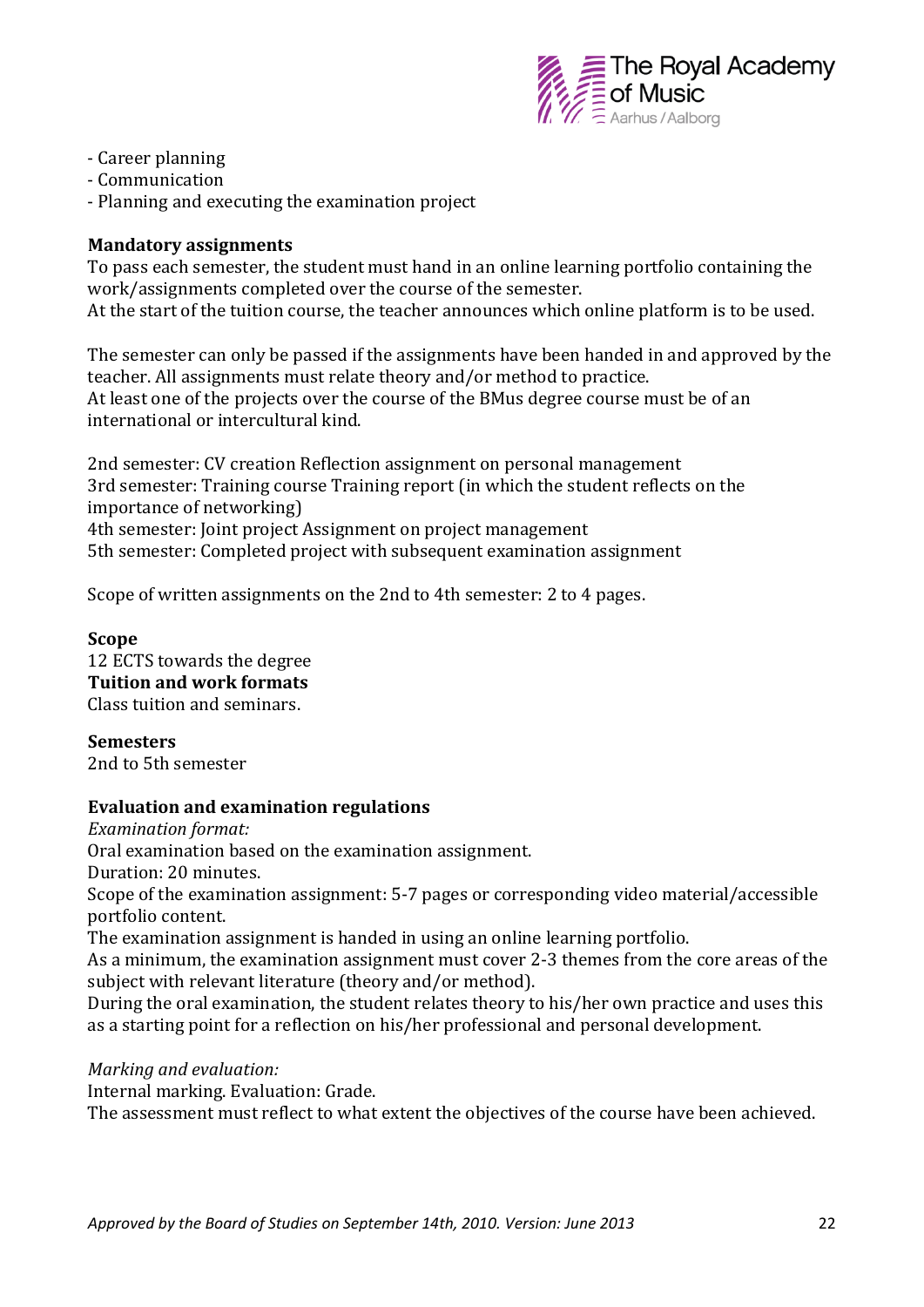

## **2.4 Bachelor project**

#### **Objective**

Upon completion of the bachelor project, the student:

- Possesses elementary knowledge of practice, methods, and theory within the chosen project area.
- Is able to reflect on his/her practice and choice of methods in relation to the project.
- Is able to use relevant methods, tools, and forms of expression in a creative, performative, and/or pedagogical context.
- Is able to identify and acquire project-relevant knowledge unassisted as well as use relevant project-related solution models.
- Is able to communicate project idea and results orally and in writing.
- Is able to work on a project basis in a creative, investigative, and analytical manner.
- Is able to find relevant cooperation partners and act professionally in vocational and/or cross-disciplinary cooperation.
- Is able to set up and adhere to a realistic schedule.

#### **Content**

The bachelor project takes one main area as its starting point but may draw on other, crossdisciplinary approaches.

The student chooses and defines his/her own project. The project must include the following elements:

- a) A creative, performative, and/or pedagogical element.
- b) Communication of the above.
- c) A written reflection. Scope: Max. 20 pages excluding annexes.

Item a) may be in the form of a composition, concert, performance, installation, CD recording, or tuition course.

Item b) may be in the form of a lecture at the final exam which further puts into perspective the materials covered in items a) and c), or it may be a home page/portfolio created unassisted.

#### **Tuition and work formats**

Guidance in individual project work as well as study group work.

- By the middle of the 4th semester, a description of the intended bachelor project must be submitted by the student for approval by the project coordinator.
- No later than three weeks hereafter, the student receives the approved preliminary project description from the project coordinator.